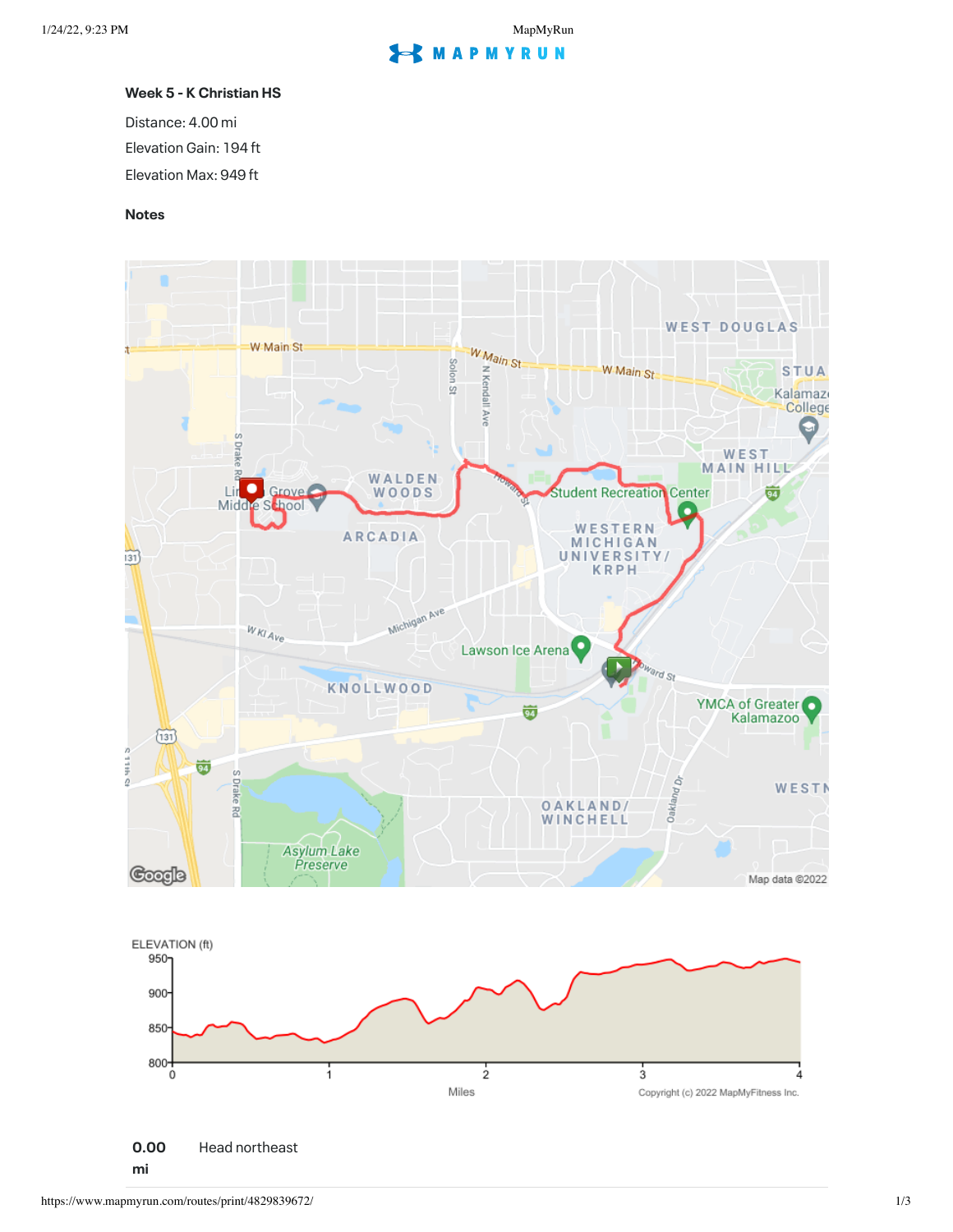| 0.02 <sub>mi</sub>   | Turn right                                                                                       |
|----------------------|--------------------------------------------------------------------------------------------------|
| 0.03 <sub>mi</sub>   | Turn left Destination will be on the left                                                        |
| 0.14 mi              | Head northeast toward Howard St                                                                  |
| 0.16 mi              | Turn left onto Howard StDestination will be on the right                                         |
| $0.23$ mi            | Head northwest on Howard St toward Stadium Dr                                                    |
| 0.29 <sub>mi</sub>   | Turn right onto Van De Giessen Rd                                                                |
| 0.38 mi              | Turn right onto Ring Rd SDestination will be on the left                                         |
| 0.39 <sub>mi</sub>   | Head northeast on Ring Rd S toward Arcadia Loop/Van De Giessen RdDestination will be on the left |
| $0.82$ mi            | Head northeast on Ring Rd S toward Hays Dr SDestination will be on the right                     |
| 1.07 <sub>mi</sub>   | Head north on Ring Rd S toward W Michigan Ave                                                    |
| 1.08 <sub>mi</sub>   | Turn left onto W Michigan AveDestination will be on the right                                    |
| 1.20 <sub>mi</sub>   | Head west on W Michigan Ave toward Ring Rd N                                                     |
| $1.21 \text{ mi}$    | Turn right onto Ring Rd N                                                                        |
| 1.41 mi              | Head west on Ring Rd N toward N Ramp Dr                                                          |
| 1.64 mi              | Turn left to stay on Ring Rd NDestination will be on the right                                   |
| 1.64 mi              | Head west on Ring Rd N toward Valley 2 Dr                                                        |
| $1.81 \,\mathrm{mi}$ | Head west on Ring Rd N                                                                           |
| 2.04 mi              | Head southwest on Ring Rd N toward Valley Rd                                                     |
| 2.04 mi              | Turn right onto Valley RdDestination will be on the right                                        |
|                      | 2.13 mi Head southwest on Valley Rd toward Howard St                                             |
| 2.14 mi              | Turn right onto Howard St                                                                        |
| 2.35 <sub>mi</sub>   | At the traffic circle, take the 1st exit onto S Kendall AveDestination will be on the right      |
| 2.36 mi              | Head south on S Kendall Ave                                                                      |
| 2.36 mi              | At the traffic circle, take the 1st exit onto Solon St                                           |
| 2.46 mi              | Enter the traffic circle                                                                         |
| 2.47 mi              | <b>Head east toward Solon St</b>                                                                 |
| 2.50 <sub>mi</sub>   | Exit the traffic circle onto Solon St                                                            |
| 2.51 <sub>mi</sub>   | Turn right onto Arboretum TrailDestination will be on the left                                   |
| 2.60 mi              | Head south on Arboretum TrailDestination will be on the left                                     |
| 3.08 mi              | <b>Head west on Arboretum Trail</b>                                                              |
| 3.26 mi              | Head northwest on Arboretum Trail                                                                |